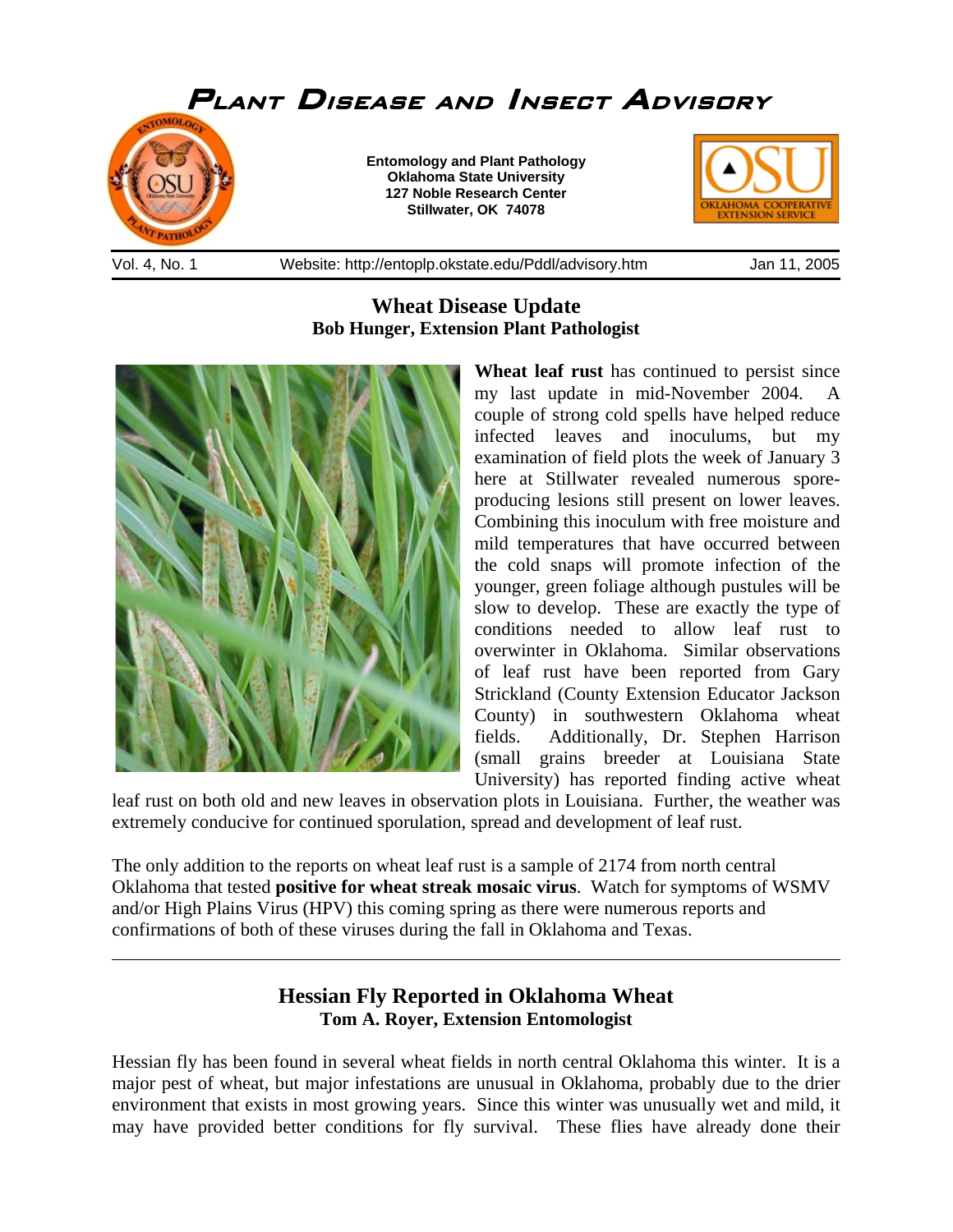damage, and are now resting and waiting for spring to re-infest the field. Unfortunately there is little that a producer can do to control spring infestations of Hessian fly.



The adult Hessian fly is a tiny, about one-eighth of an inch long, and resembles a gnat. The damaging stage is the larva, which is a shiny, white headless and legless maggot that measures up to 3/16 of an inch. When mature, the larva forms a 1/8 inch long dark brown puparium that looks like a grain of rice and is commonly referred to as a "flaxseed".

There are 2 main generations that occur, one in the fall and another in the spring. Larvae injure the wheat by feeding on stem tissue at the crown of young plants or just above the nodes of jointed wheat. During a fall infestation, young infested plants become dark-green to bluish green in color and are stunted with thickened leaves. Often, secondary tillers fail to develop. To confirm an infestation, the plant and roots should be removed from the soil and inspected for maggots or flaxseeds by gently pulling the leaf sheath away from the stem and examining the crown area. In a spring infestation, the stem is often injured, and

will lodge. A heavily infested field looks like it has suffered hail damage. In such fields, the lodged plants nearly always contain flaxseeds that are inserted at the first joint of the stem, just under the leaf sheath.

**Control**: Delayed Planting: As stated earlier, Hessian fly infestations are rare in Oklahoma, probably due to the drier environment that exists in most of the wheat belt. In many wheat areas, there is an established "fly free" planting date to use as a guide for planting. If the field is planted after the fly free date, there is little likelihood that the field will be infested. The fly-free date is tied to the occurrence of average killing frosts. Unfortunately, killing frosts can occur so late in Oklahoma that it becomes impractical to delay planting long enough to plant in the "fly free" date. Even so, if fields are planted later, say in October, the risk of a fall infestation will be reduced.

**Resistant Varieties**: There are 16 known biotypes of Hessian fly. If the most prevalent biotypes of the Hessian fly are known, resistant varieties can be planted. Typically, we have the "GP" biotype in Oklahoma, but that could easily shift over time. I will collect some samples from several of the infested fields and send them to Kansas State University to be identified to biotype. Once the biotype is identified, I may be able to suggest some resistant varieties that can be considered for planting in infested areas.

**Clean Tillage**: Hessian fly infestations are associated with continuous wheat, which occurs over much of Oklahoma. Infested wheat stubble should be buried at least two to four inches below the surface. Volunteer wheat should be destroyed as soon as possible if summer rains stimulate germination in the field.